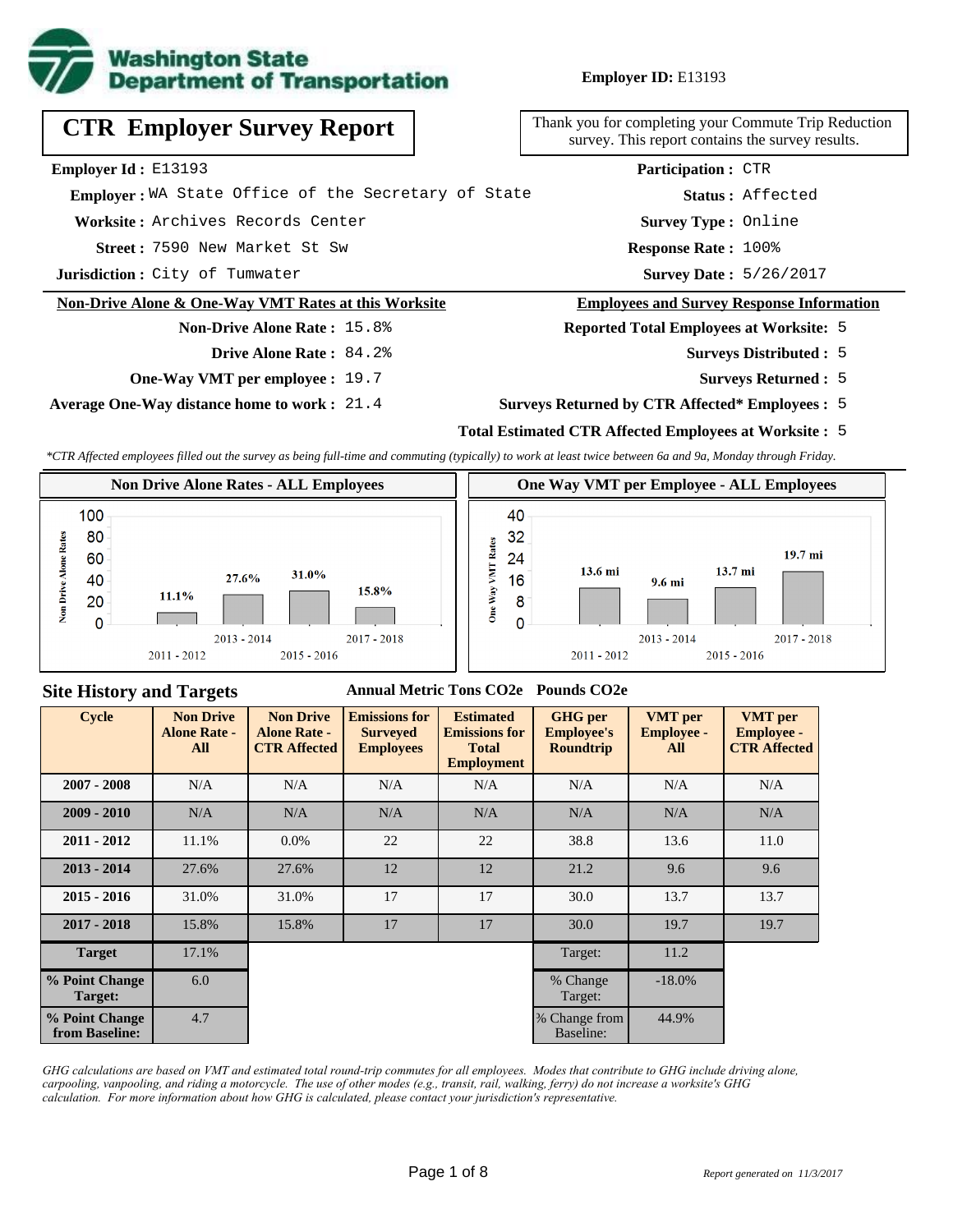# **Washington State<br>Department of Transportation**

## **Commute Trips By Mode - All Employees**

**Q.4: Last week, what type of transportation did you use each day to commute TO your usual work location? (Mode used for the longest distance.)**



*\* Motorcycle-1 is now included in Drive Alone and Motorcycle-2 is included in Carpool. Information about these trips is still available by request.*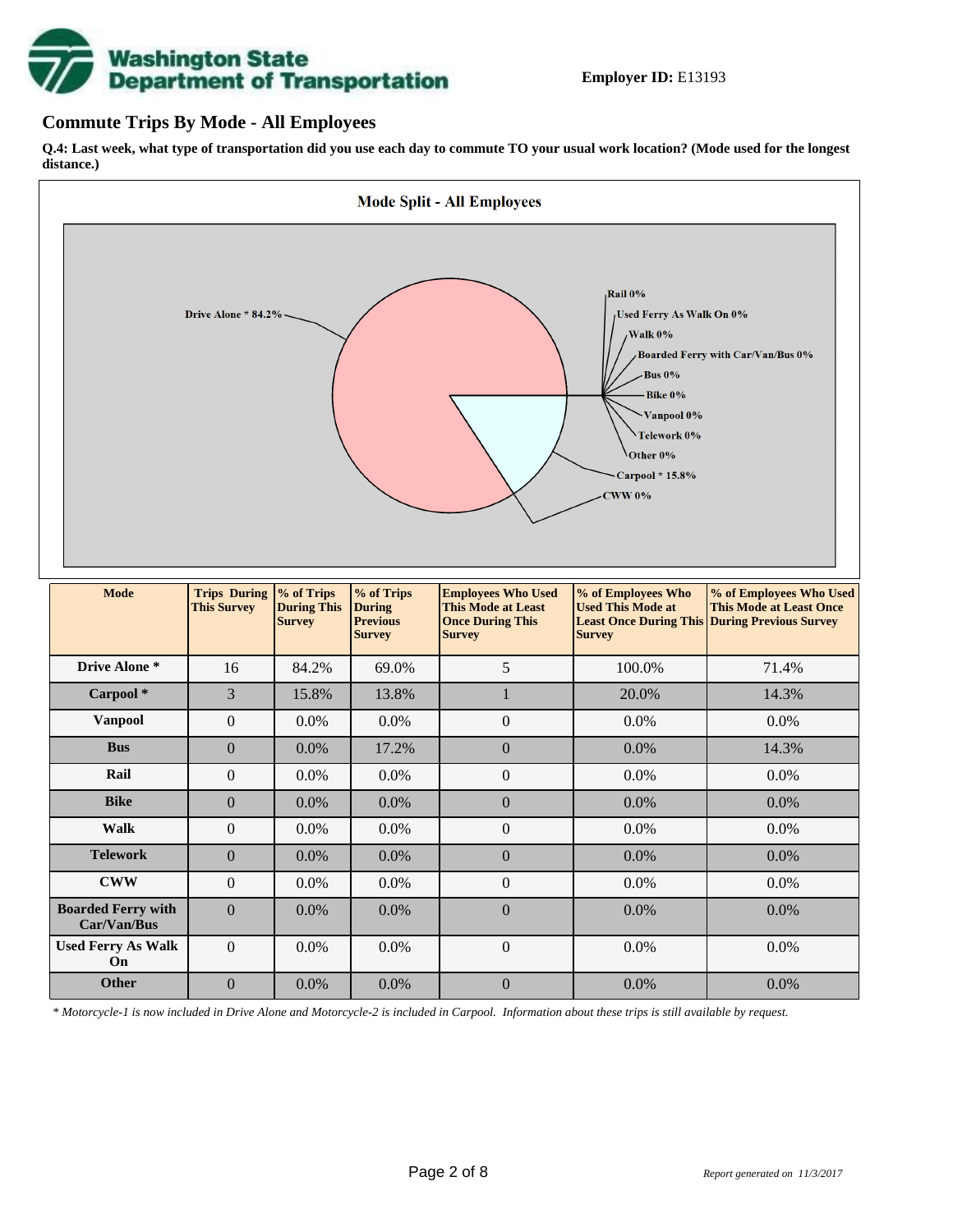

## **Commute Trips By Mode - Affected Employees**

**Q.4: Last week, what type of transportation did you use each day to commute TO your usual work location? (Mode used for the longest distance.)**



*\* Motorcycle-1 is now included in Drive Alone and Motorcycle-2 is included in Carpool. Information about these trips is still available by request.*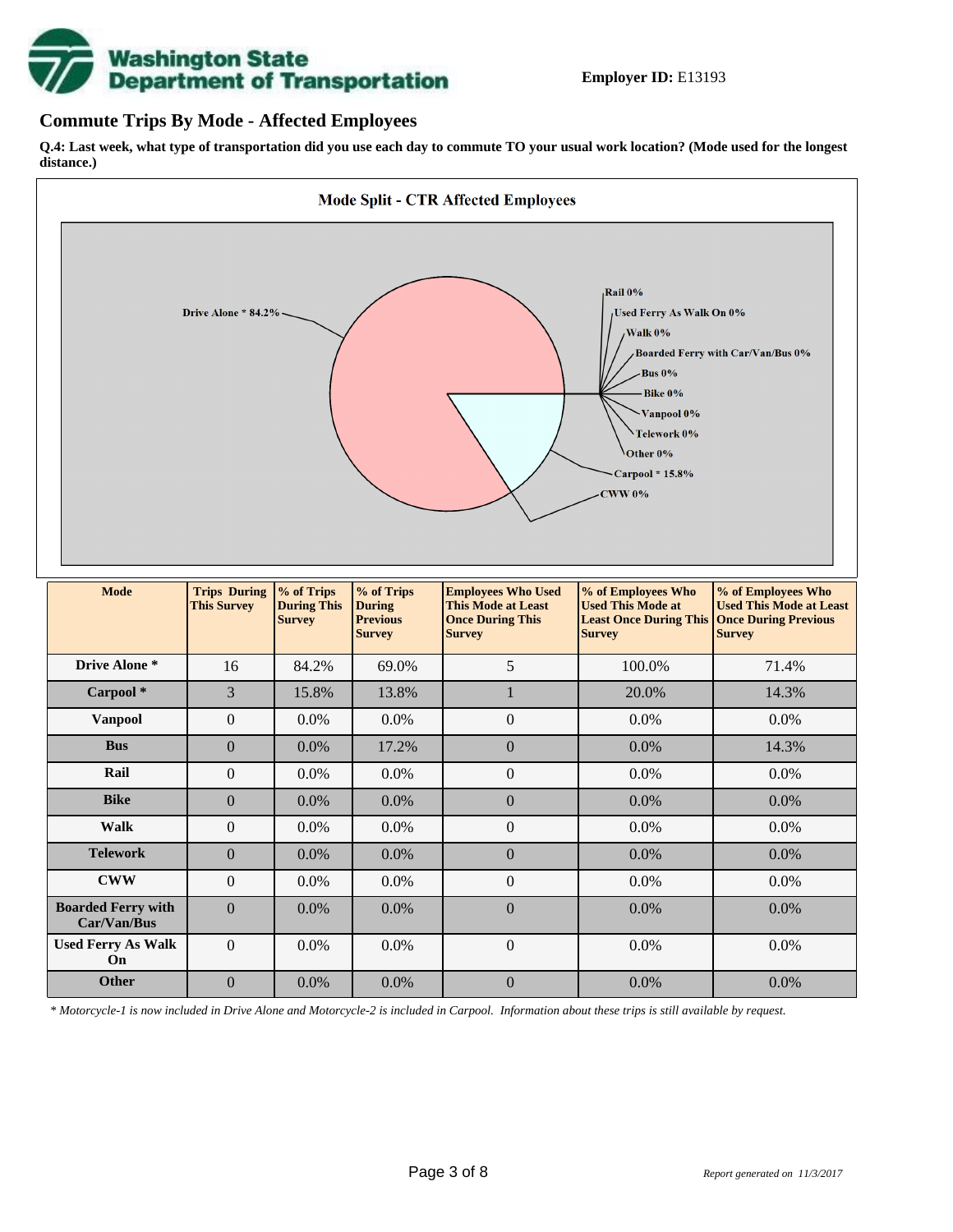

# **Alternative Modes - Number of Employees Who Used a Non-Drive Alone Mode:**

| <b>Non-Drive Alone</b><br><b>Number Of Days</b> | <b>Exactly this # of</b><br><b>Employees</b> | <b>Exactly this % of</b><br><b>Employees</b> | At least # of<br><b>Employees</b> | At least % of<br>employees |
|-------------------------------------------------|----------------------------------------------|----------------------------------------------|-----------------------------------|----------------------------|
| 0 Day                                           | 4                                            | 80%                                          | 5                                 | 100%                       |
| 1 Days                                          | $\overline{0}$                               | 0%                                           |                                   | 20%                        |
| 2 Days                                          | $\overline{0}$                               | 0%                                           |                                   | 20%                        |
| 3 Days                                          |                                              | 20%                                          |                                   | 20%                        |
| 4 Days                                          | $\theta$                                     | 0%                                           | $\Omega$                          | 0%                         |
| 5 Days                                          | 0                                            | 0%                                           | $\theta$                          | 0%                         |
| <b>6 or More Days</b>                           | $\theta$                                     | 0%                                           | $\Omega$                          | 0%                         |

## **Count by Occupancy of Carpools and Vanpools**

**Q.4 If you used a carpool or vanpool as part of your commute, how many people (age 16 or older) are usually in the vehicle?**

| <b>Ridesharing Occupancy</b> | <b>Mode</b> | <b>Response Count</b> |  |  |  |
|------------------------------|-------------|-----------------------|--|--|--|
| $2*$                         | Carpool     | 3                     |  |  |  |
| 3                            | Carpool     | $\overline{0}$        |  |  |  |
| 4                            | Carpool     | $\boldsymbol{0}$      |  |  |  |
| 5                            | Carpool     | $\boldsymbol{0}$      |  |  |  |
| >5                           | Carpool     | $\boldsymbol{0}$      |  |  |  |
| $<$ 5                        | Vanpool     | $\overline{0}$        |  |  |  |
| 5                            | Vanpool     | $\overline{0}$        |  |  |  |
| 6                            | Vanpool     | $\boldsymbol{0}$      |  |  |  |
| 7                            | Vanpool     | $\boldsymbol{0}$      |  |  |  |
| 8                            | Vanpool     | $\overline{0}$        |  |  |  |
| 9                            | Vanpool     | $\overline{0}$        |  |  |  |
| 10                           | Vanpool     | $\overline{0}$        |  |  |  |
| 11                           | Vanpool     | $\boldsymbol{0}$      |  |  |  |
| 12                           | Vanpool     | $\boldsymbol{0}$      |  |  |  |
| 13                           | Vanpool     | $\boldsymbol{0}$      |  |  |  |
| 14                           | Vanpool     | $\overline{0}$        |  |  |  |
| >14                          | Vanpool     | $\boldsymbol{0}$      |  |  |  |

\* Motorcycle-2 counted with Carpool-2 for this table.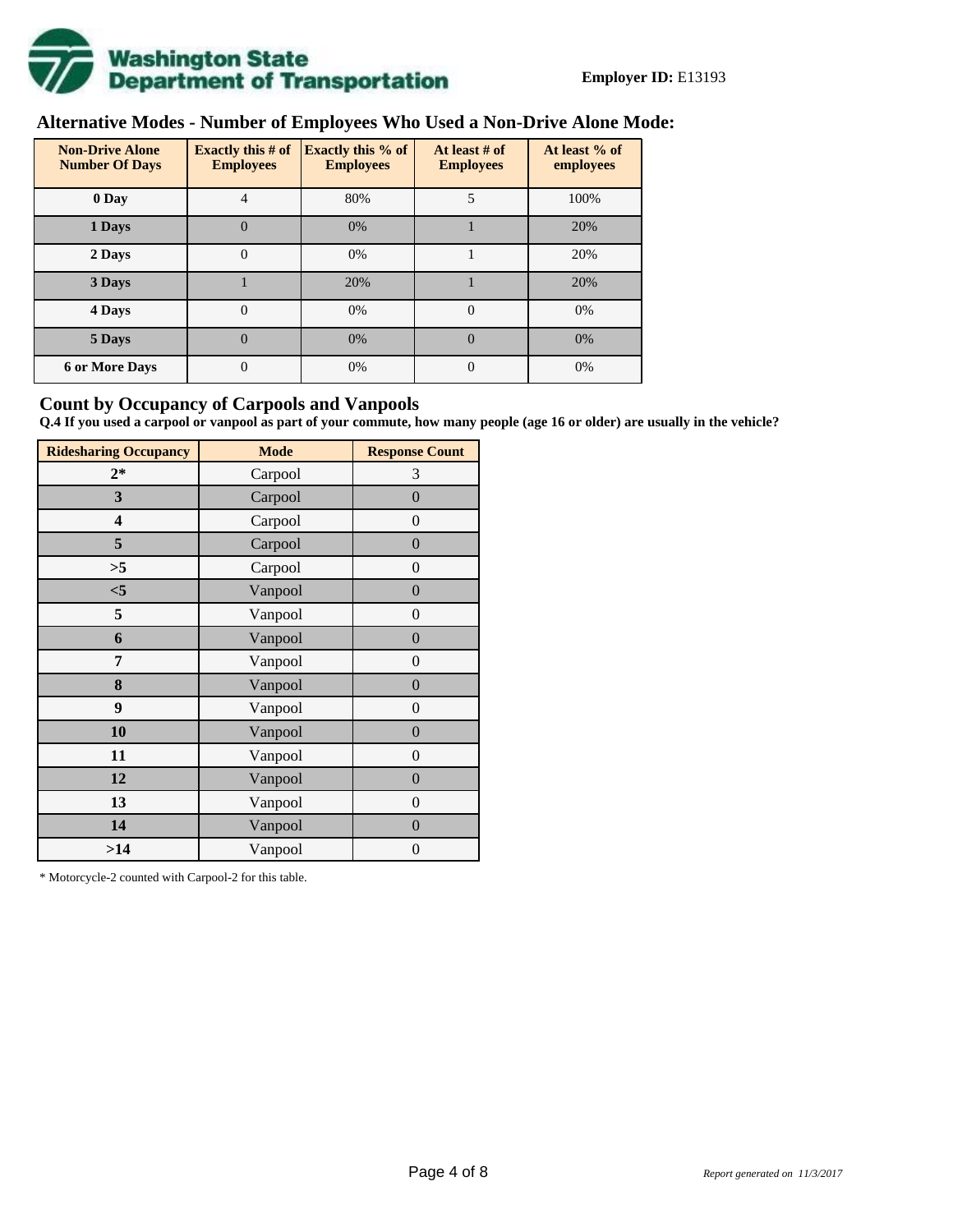

# **Reported Work Schedule - All Employees**

**Q.8 Which of the following best describes your work schedule?**

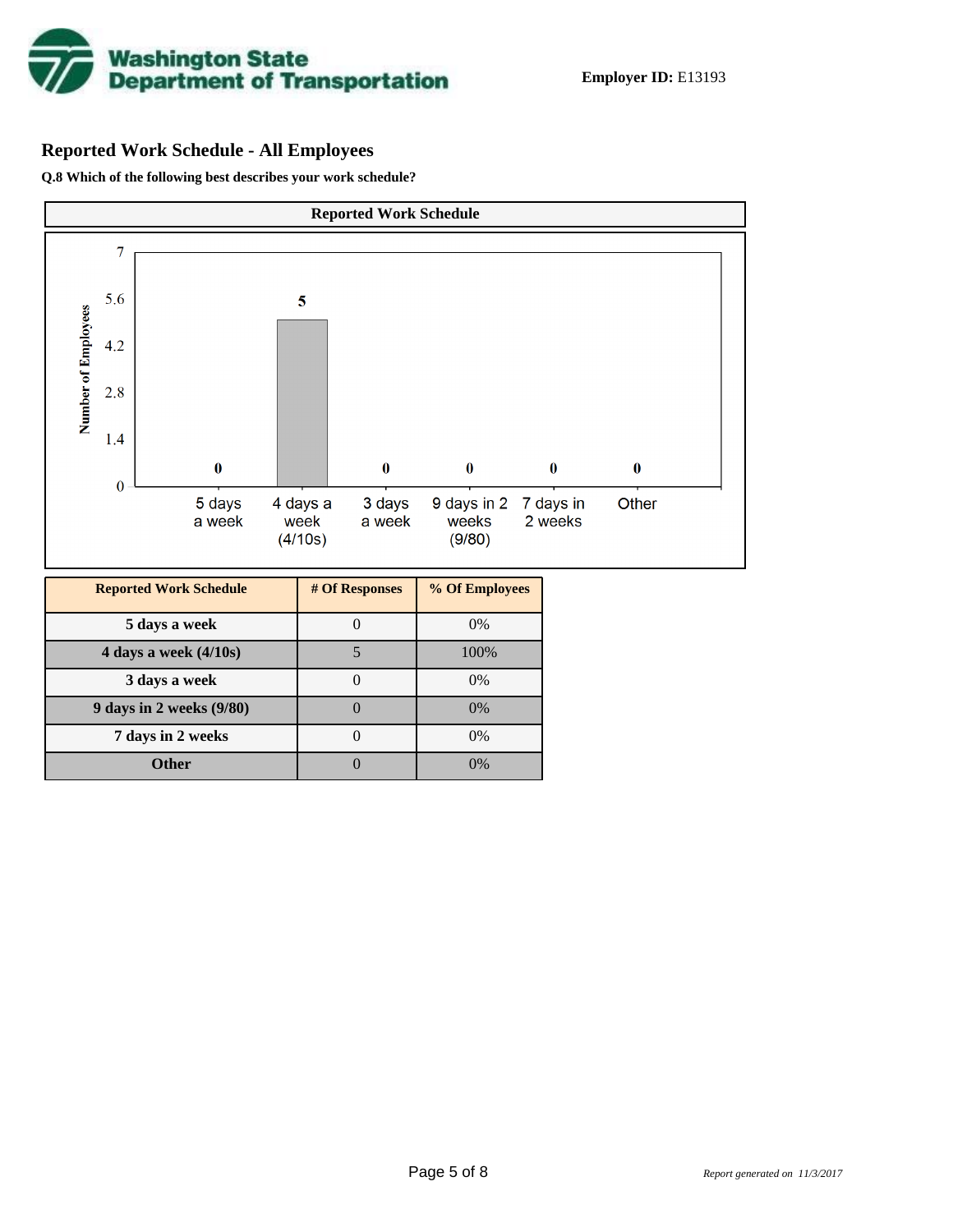

# **Parking and Telework**

**Q.9: On the most recent day that you drove alone to work, did you pay to park? (Mark "yes" if you paid that day, if you prepaid, if you are billed later, or if the cost of parking is deducted from your paycheck.)**



#### **Q.10: How many days do you typically telework?**

| <b>Telework Frequency</b>           | # of Responses | % of Responses |
|-------------------------------------|----------------|----------------|
| No Answer/Blank                     |                | $0.0\%$        |
| I don't telework                    | 5              | 100.0%         |
| Occasionally, on an as-needed basis |                | $0.0\%$        |
| $1-2$ days/month                    |                | $0.0\%$        |
| 1 day/week                          |                | $0.0\%$        |
| 2 days/week                         |                | 0.0%           |
| 3 days/week                         |                | $0.0\%$        |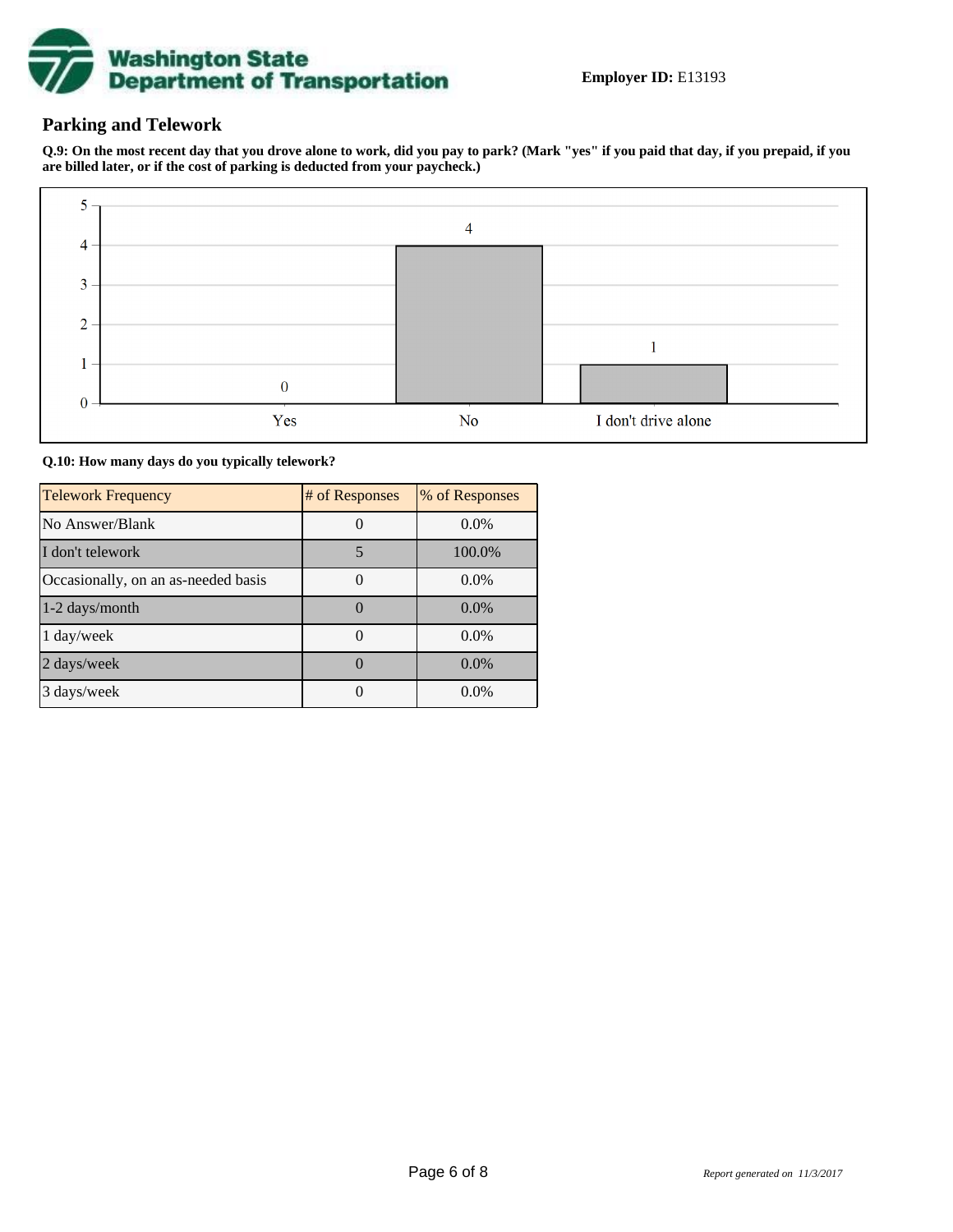

## **Reasons for driving alone to work/not driving alone to work**

**Q11. When you do not drive alone to work, what are the three most important reasons?**

| <b>Question Text</b>                                           | # of Responses | % of Responses |
|----------------------------------------------------------------|----------------|----------------|
| To save money                                                  | $\overline{4}$ | 36.4%          |
| Financial incentives for carpooling, bicycling or walking.     | $\overline{2}$ | 18.2%          |
| Free or subsidized bus, train, vanpool pass or fare benefit    | $\overline{2}$ | 18.2%          |
| Other                                                          | $\overline{2}$ | 18.2%          |
| Personal health or well-being                                  | $\mathbf{1}$   | 9.1%           |
| Cost of parking or lack of parking                             | $\Omega$       | $0.0\%$        |
| To save time using the HOV lane                                | $\Omega$       | $0.0\%$        |
| I have the option of teleworking                               | $\Omega$       | $0.0\%$        |
| Driving myself is not an option                                | $\Omega$       | $0.0\%$        |
| Emergency ride home is provided                                | $\Omega$       | $0.0\%$        |
| I receive a financial incentive for giving up my parking space | $\Omega$       | $0.0\%$        |
| Preferred/reserved carpool/vanpool parking is provided         | $\Omega$       | $0.0\%$        |
| Environmental and community benefits                           | $\theta$       | $0.0\%$        |

#### **Q12. When you drive alone to work, what are the three most important reasons?**

| <b>Question Text</b>                                      | # of Responses | % of Responses |
|-----------------------------------------------------------|----------------|----------------|
| Riding the bus or train is inconvenient or takes too long | 4              | 30.8%          |
| I like the convenience of having my car                   | 3              | 23.1%          |
| I need more information on alternative modes              | $\overline{2}$ | 15.4%          |
| Family care or similar obligations                        | $\mathfrak{D}$ | 15.4%          |
| My commute distance is too short                          |                | 7.7%           |
| Bicycling or walking isn't safe                           |                | 7.7%           |
| My job requires me to use my car for work                 | $\Omega$       | $0.0\%$        |
| There isn't any secure or covered bicycle parking         | $\Omega$       | $0.0\%$        |
| Other                                                     | $\Omega$       | $0.0\%$        |